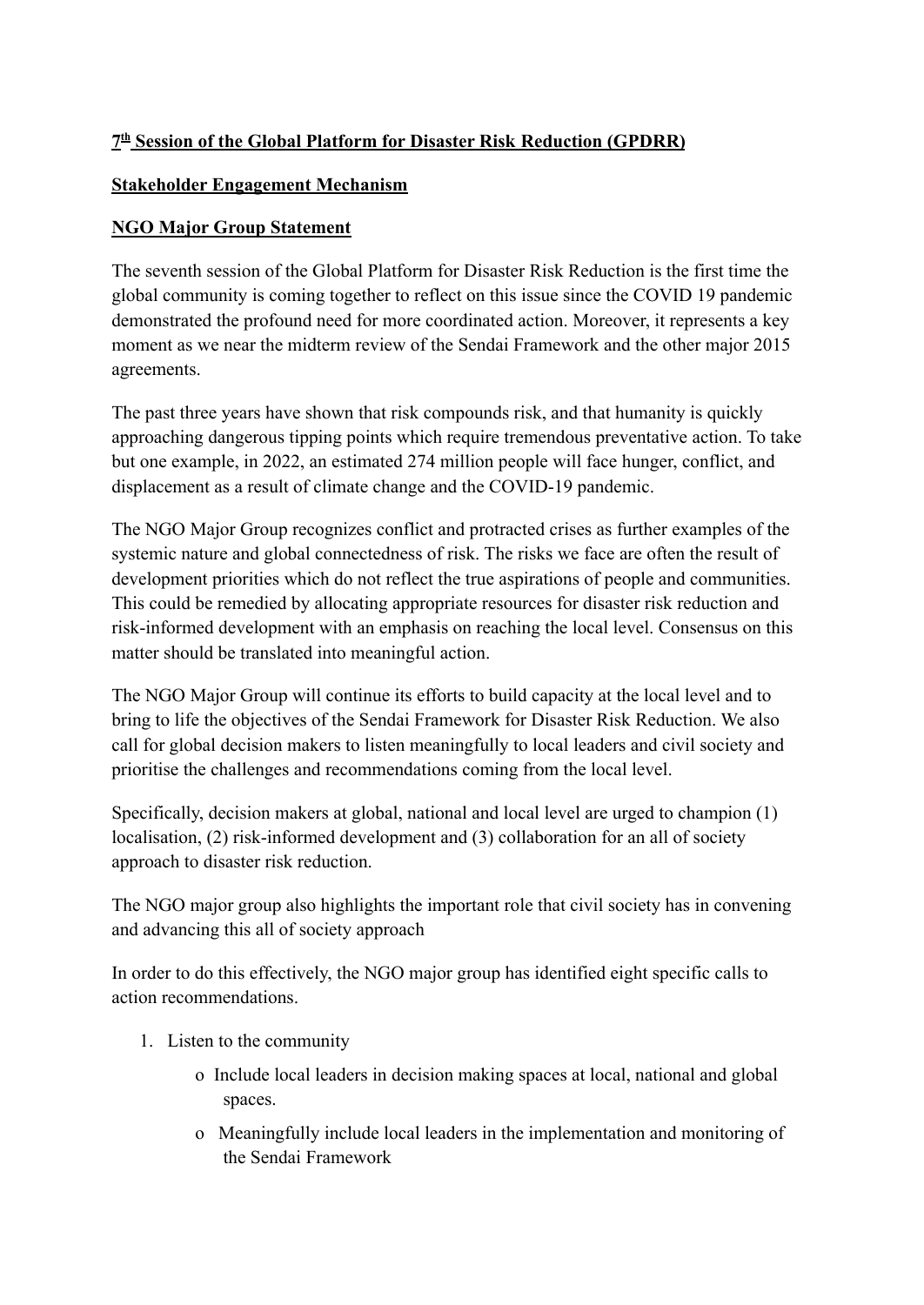- o Institutionalise including community voice, knowledge and recommendations in decision making
- o Promote the analysis of the systemic nature of risk and risk-informed development from the perspective of the communities most at risk
- 2. Invest at the local level
	- o Prioritise ensuring risk reduction finance reaches the local level
	- o Empower and finance locally led action for risk reduction. Meaningfully include local leaders in deciding how risk reduction budget is spent at the local level
	- o Invest in understanding, developing and integrating nature based solutions into local action plans and budgets
- 3. Strengthen coordination and coherence for risk-informed development
	- o Recognise the systemic nature of risk and adopt a coherent approach across all global frameworks for an effective risk-informed development, risk reduction and resilience building for the communities most at risk
	- o Ensure the lessons learned from DRR are brought to bear on the climate change negotiations. Specifically to conversations on loss and damage and the need for high income countries to increase financial support to other countries
	- o Incorporate the understanding of the Intergovernmental Panel on Climate Change (IPCC) 6th report in the strategy of implementing the second part of SFDRR
	- o Integrate climate-related hazards and their impacts in local DRR planning
	- o Recognise the role that Civil Society Organisations have to lead collaboration. Accept and strengthen the role of local CSOs in convening the all of society approach to effectively achieve Sendai Framework commitments.
- 4. Recognise gender inequality as a driver of risk, and work to eliminate it
	- o Recognise gender inequality as a barrier to achieving the Sendai framework targets and invest in action to meaningfully promote gender equality for strengthened disaster risk reduction
	- o Empower women and women leaders to meaningfully engage in disaster risk reduction at all levels
- 5. Transition from seeing inclusion as a standalone topic
	- o Recognize the intersectional dynamics of marginalisation in relation to risk
	- o Integrate inclusion across all areas of the Sendai Framework
- 6. Learn from COVID 19